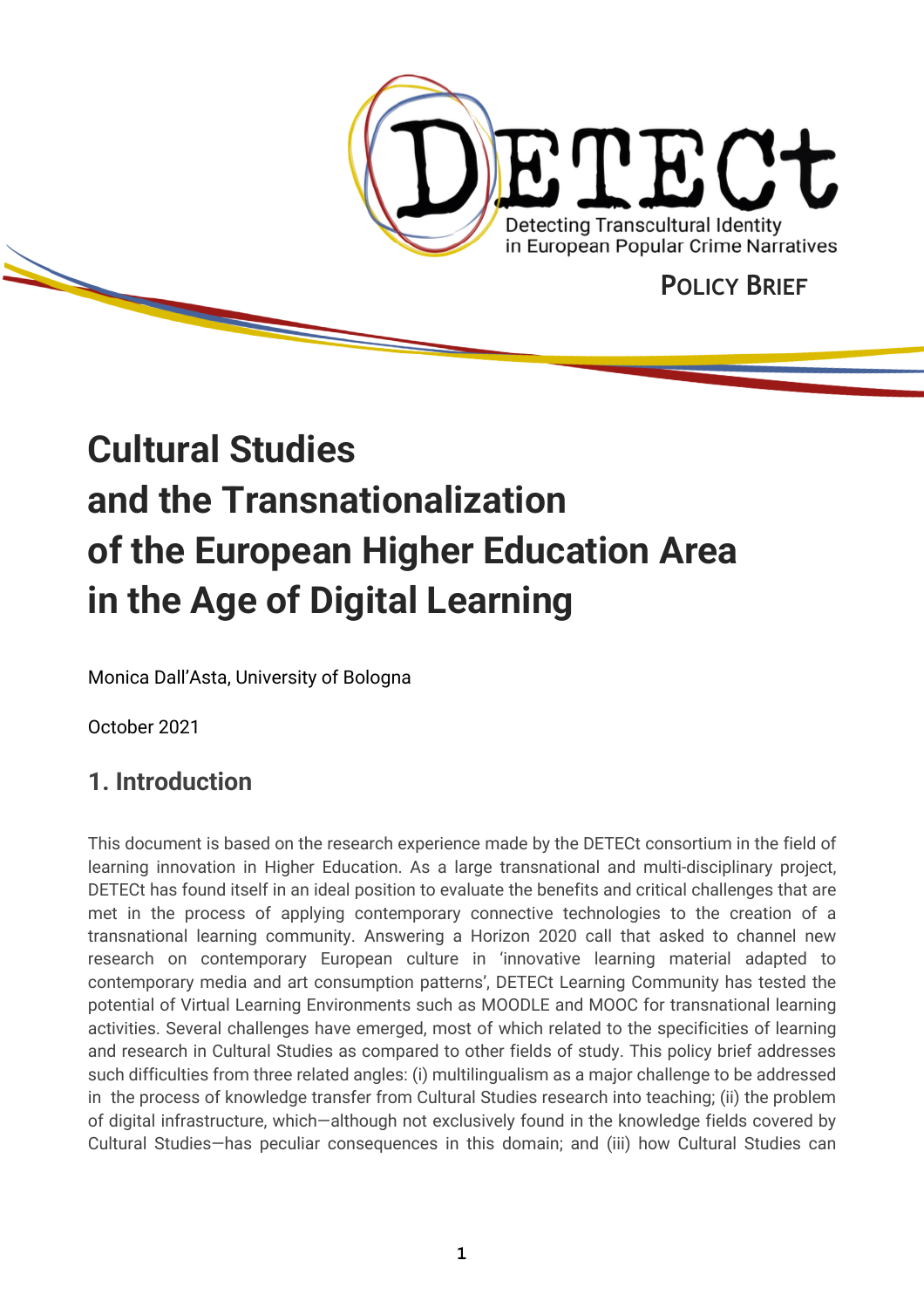

contribute to the transnationalization of the European Higher Education Area, particularly in the context of the European Universities Alliances.

# **2. Evidence and analysis**

### **2.1 Methodology**

The evidence discussed in this document is drawn from the research in digital pedagogy conducted by the DETECt consortium as a transnational, transdisciplinary, multilingual community of practice during the 46-month duration of the project. This experimentation has involved the preparation of different types of learning materials in English, including modules on both MOODLE and MOOC Virtual Learning Environments, the delivery of a few courses, both traditional and online, on DETECt topics at different universities and in different European languages, and the organization of a transnational online workshop involving students at the universities of Bologna, Limoges, and Debrecen. The results of such experimentation have been discussed by the members of the consortium by email, video conferences and project meetings, to identify common challenges emerged during the activities and come up with effective suggestions for solutions. During this process the consortium's elaboration has been complemented by desk research on state-of-the-art Digital Pedagogy studies and confronted with current European policies, especially with regard to Digital Education.

### **2.2 Multilingualism as a challenge for the transfer of European research knowledge into teaching in higher education institutions**

• **PROMOTING THE TRANSFER OF RESEARCH KNOWLEDGE TO HIGHER EDUCATION STUDENTS IN THE HUMANITIES, AND SPECIFICALLY CULTURAL STUDIES**.

The Humanities, and particularly Cultural Studies, comprise the study fields where the values of social justice, diversity, inclusiveness, and the problems of intercultural and multi-ethnic coexistence, are exposed and debated through the analysis of cultural texts. This puts these disciplines in a crucial position regarding the generation and dissemination of the cosmopolitan attitude that is needed to achieve a more resilient and cohesive society. At the same time, the social impact of humanistic research depends on a 'transfer' of research results in different national and regional languages and cultures to a much more fundamental degree than is the case in STEM fields, which can count on formal, universal languages that can be understood by all scholars/students in the fields. But the function of natural languages within the Humanities is not simply instrumental, or just a means for meaning. On the contrary, natural languages and their specificities are objects of perpetual investigation in the process of expressing research results, their specific nuances vital to the effective communication of complex thinking.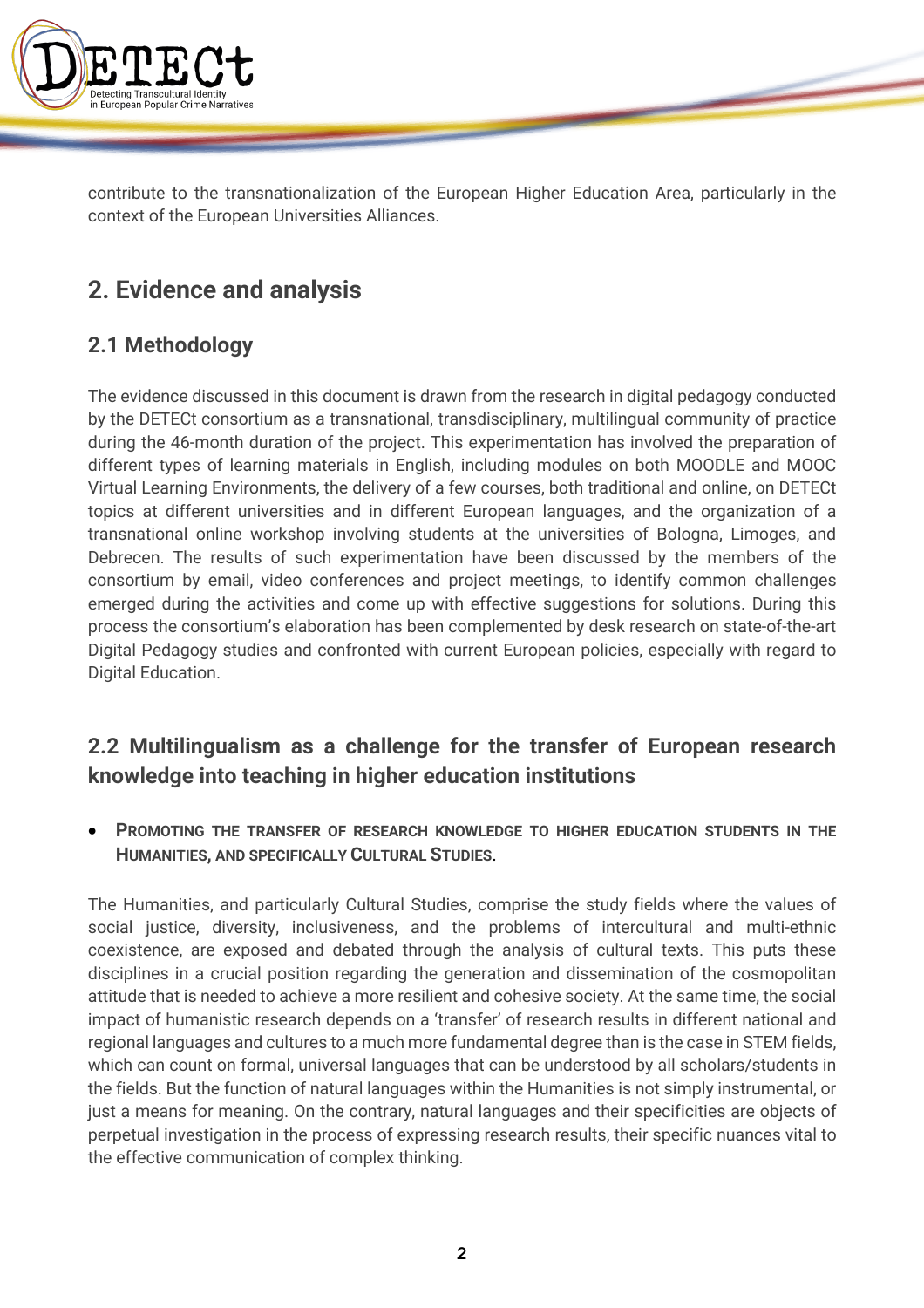

In responding to a Horizon 2020 call that asked for the creation of 'innovative learning materials adapted to contemporary media and art consumption patterns', the partners of DETECt consortium representing 10 different European languages—took up the challenge to produce several different types of digital learning materials adopting English as their vehicle language, as the only shared language that would have made it possible for them to co-design and collaboratively revise their research. However, not only using these materials in the classroom, with many students still not completely proficient in English, has proved quite difficult, but for teachers-researchers who are not native speakers themselves, writing in English has often resulted in a quite frustrating sacrifice of complexity.

Encouraging European research in Cultural Studies to be conducted and disseminated to European Higher Education students in the different natural languages that are spoken in the continent should be regarded as a major priority by the EU. Since European collaborative research needs to be conducted in English for practical reasons of transnational communication among scholars, actions to help the transfer of results from pure research published in English to university classes in other European languages should be envisaged and pursued, keeping in mind that this process requires a lot of time, effort, and organization. Transferring European research in Cultural Studies to HE students does not simply amount to a process of linguistic translation; on the contrary, in order for complex research results to be passed on to international HE students, as well as to local scholarly communities, they need to undergo a more complex process of cultural adaptation.

As an example, the digital learning materials created in English by DETECt teachers-researchers during the project could allow for the creation of a multilingual digital textbook on Contemporary European Noir, for use as a pan-European Open Educational Resource for HE undergraduate courses in Cultural Studies. This is only an example of how research results of many other European projects in the SSH sectors could effectively be passed on to the next generation of Cultural & Creative operators in the different territories of the EU. For this to become true, specific actions should be taken by the EU to provide measures to support the transfer of research in European Cultural Studies to transnational teaching in HE, particularly in those disciplinary fields, such as the Humanities, where linguistic specificities are crucial for the expression of complex thinking.

### • **TRANSNATIONAL DIGITAL LIBRARIES OF AUDIOVISUAL CULTURAL HERITAGE FOR TEACHING AND LEARNING EUROPEAN CULTURAL STUDIES.**

Our research has shown that the exposure of European HE students in Cultural Studies to contemporary popular narrative products from other European countries is generally quite low. This is consistent with the results of DETECt TV audience survey (see DETECt Deliverable 5.1), which has shown that European TV crime series are still significantly less popular among European 'avid crime viewers' than both domestic and Anglo-American content. Although this situation is rooted in the more general and complex problems of 'exposure diversity' discussed in DETECt Policy brief on 'Cultural diversity on VoD platforms', it has specific implications for teaching European Cultural Studies. Currently, university teachers in these disciplines and their students do not have easy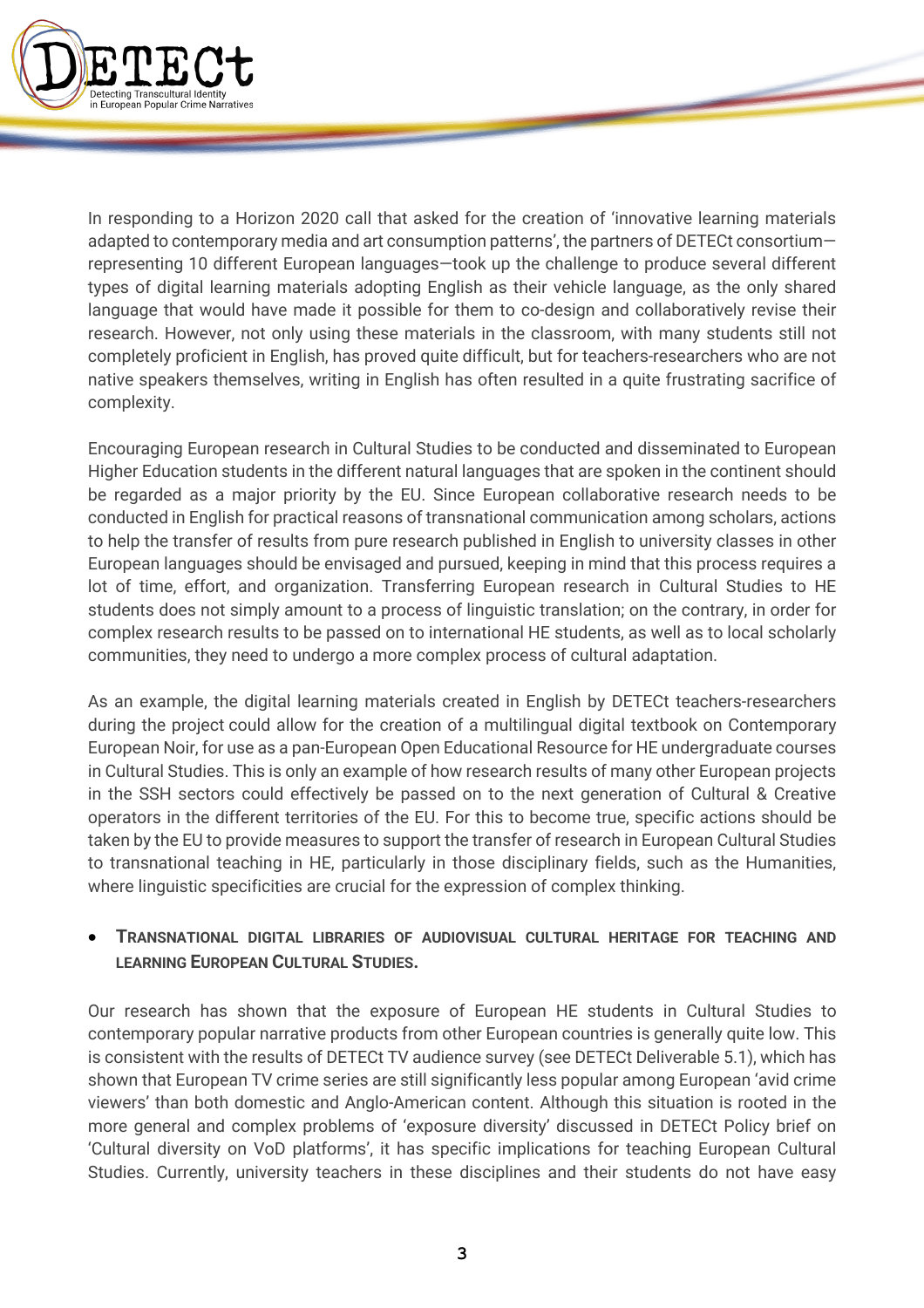

access to transnational digital libraries of audiovisual cultural heritage. Although the public national TV channels of some countries have put parts of their archives online, these libraries are only accessible from within national borders. While the new Directive on Copyright in the Digital Single Market has established an exception for the use of copyrighted materials for educational purposes, the issue of cross-border uses remains unsolved.

Even within their national contexts, European states appear to be backward in this area, particularly in comparison with the United Kingdom, where students at educational institutions provided with a licence from the Educational Recording Agency are provided with access to BOB-Box of Broadcasts, a huge online library of over 2 millions of on-demand radio and TV broadcasts. Although of a more limited scope, in Europe the most extensive initiative to offer transnational access to a library of audiovisual heritage took place in the context of **Europeana**, whose catalogue includes over 50,000 video items. Yet most of these items are either silent or documentary films. Between 2011 and 2018, Europeana also supported the **European Film Gateway Project**. However, of all the numerous institutions involved in this project, only a few have uploaded a significant number of videos, and mainly from their silent and documentary collections. Another initiative that is worth mentioning is Rendez-vous Play, a free online catalogue of 150, both classical and more recent French films that the Institut français is currently offering to Italian university students. The platform also includes the films proposed in the CinEd catalogue. Born in 2015 out of a project co-funded by the Creative Europe Media programme (action Support for film education) and led again by the Institute Français, CinEd sees the participation of 8 European countries. 'Its objective is to help the greatest possible number of European youths aged 6 to 19 discover European cinema', by providing access to 'the wealth and diversity of European cinema' while 'developing young people's ability to watch and listen, to compare and connect'.

### **2.3 The problem of infrastructure**

### • **SMART TOOLS FOR LEARNING EUROPEAN CULTURAL STUDIES**.

To meet the purpose to develop 'innovative learning materials' DETECt teachers-researchers have experimented with a variety of digital tools for knowledge sharing, knowledge mapping and knowledge transformation. This experience has disclosed problems in terms of the availability and local integration of 'smart' online pedagogical tools. Today, European students and teachers can easily choose among a variety of online tools to create and organize content and enhance interaction that can easily be embedded in their MOODLE and MOOC learning environments in a fraction of the time needed to gather, transform, and share data within these systems, and with great profit in terms of graphic presentation of the information. Whiteboards, infographics templates, mental maps, timelines, data visualization and video-annotation tools, virtual collections of online resources: a simple query on a search engine retrieves dozens of different services that educators can easily use to enrich their Virtual Learning Environments (VLEs) with dynamic content and model a more engaging, student-centred learning experience. Quite importantly, using these tools also helps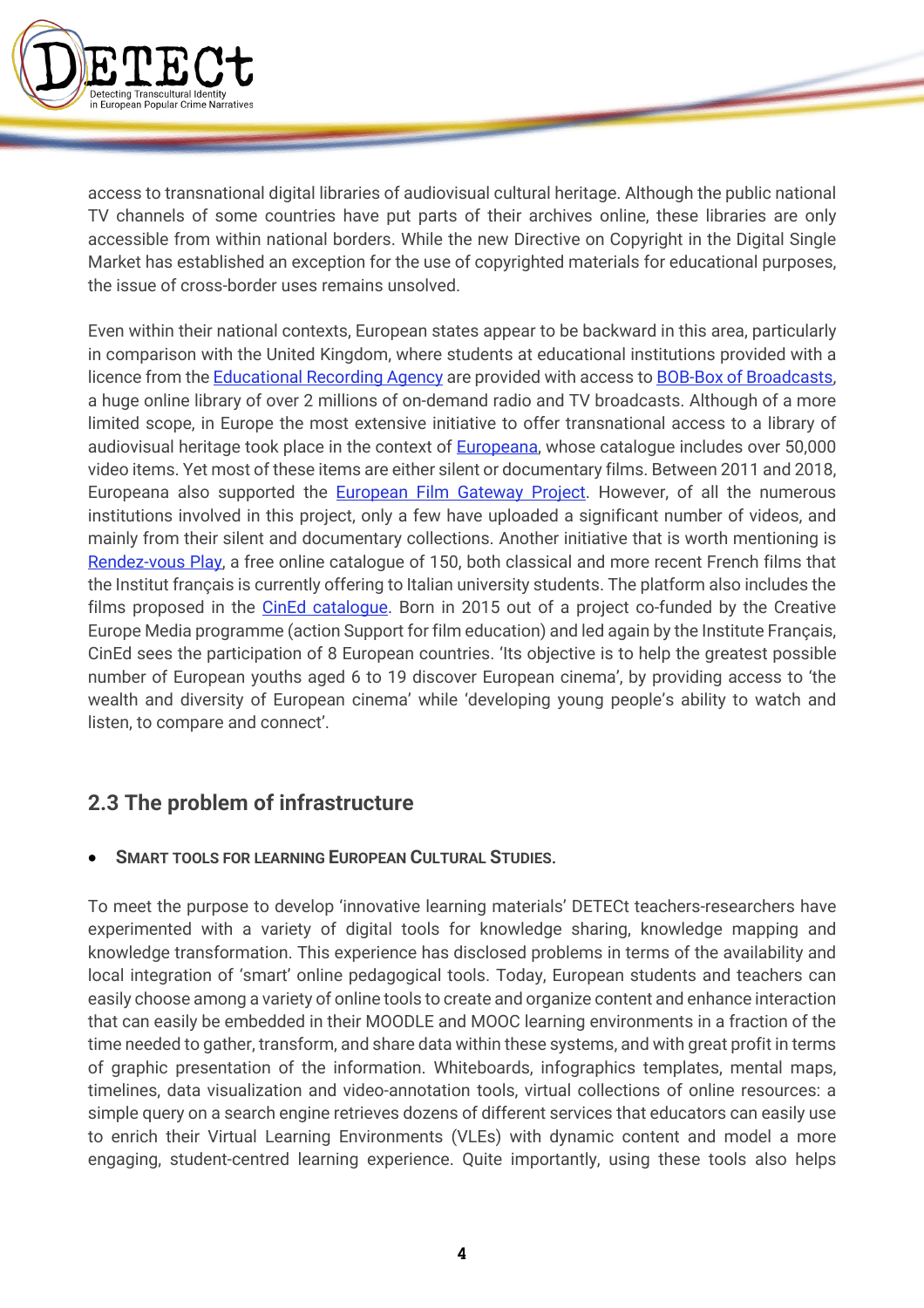

students to become familiar with the research methods of Digital Humanities and acquire the basic and intermediate digital skills that are today necessary to thrive in our contemporary society.

Now, practically all these tools are today provided by private, pay-for-service platforms based in the US, with just a couple of them (Answergarden and Videoant) just completely free of charge but still based in non-EU countries (respectively Switzerland and the US). To make their submissions, or to otherwise interact with the content in these virtual spaces, students must register on the websites. Nowadays is close to impossible for a teacher in Cultural Studies to assign students with online digital tasks that do not require registration on private websites based outside the EU. Although most of these services allow for creating a certain number of instances for free, educational needs such as the number of units in a course, or the number of students in a class rapidly bring a teacher to exceed these limits. As a result, an indefinite, but certainly not small a number of European teachers in Cultural Studies are now paying individual subscriptions to educational software-asservice platforms, to enrich their VLEs with more easy-to-use, more dynamic, more interactive tools than those available in either the MOODLE or the MOOC platforms. At the same time, the business of high-grade digital content and services for educational purposes, also known as the EdTech Industry, has been growing steadily since the 2000s, creating a situation where the richest schools and university can access the best resources, while the poorest have to rely on the goodwill of individual teachers to provide students with advanced online tools, which nevertheless still require them to release their data to private services outside the EU.

### • **TACKLING THE NEED OF AN OPEN AND SECURE DIGITAL INFRASTRUCTURE FOR TRANSNATIONAL LEARNING.**

The challenge described in the above paragraph is just a small yet revealing finding in a more general picture that sees today practically all European universities still depending upon private services based outside the EU for their digital educational activities. The ambition to create alternatives to the domination of the US 'hyperscale companies' that dominate the EU market for digital services and attain 'digital sovereignty' is a top priority of the new European Digital Plan, pursued in particular through the GAIA-X project for the creation of an 'open, transparent and secure digital ecosystem, where data and services can be made available, collated and shared in an environment of trust'. This is also a precondition for building common channels on which to successfully develop online transnational learning activities bringing together students at different European schools and universities. The new Digital Education Action Plan programme proves that there is awareness among European policymakers that secure, interoperable digital infrastructures are crucial to promote both digital literacy and cross-border online learning activities.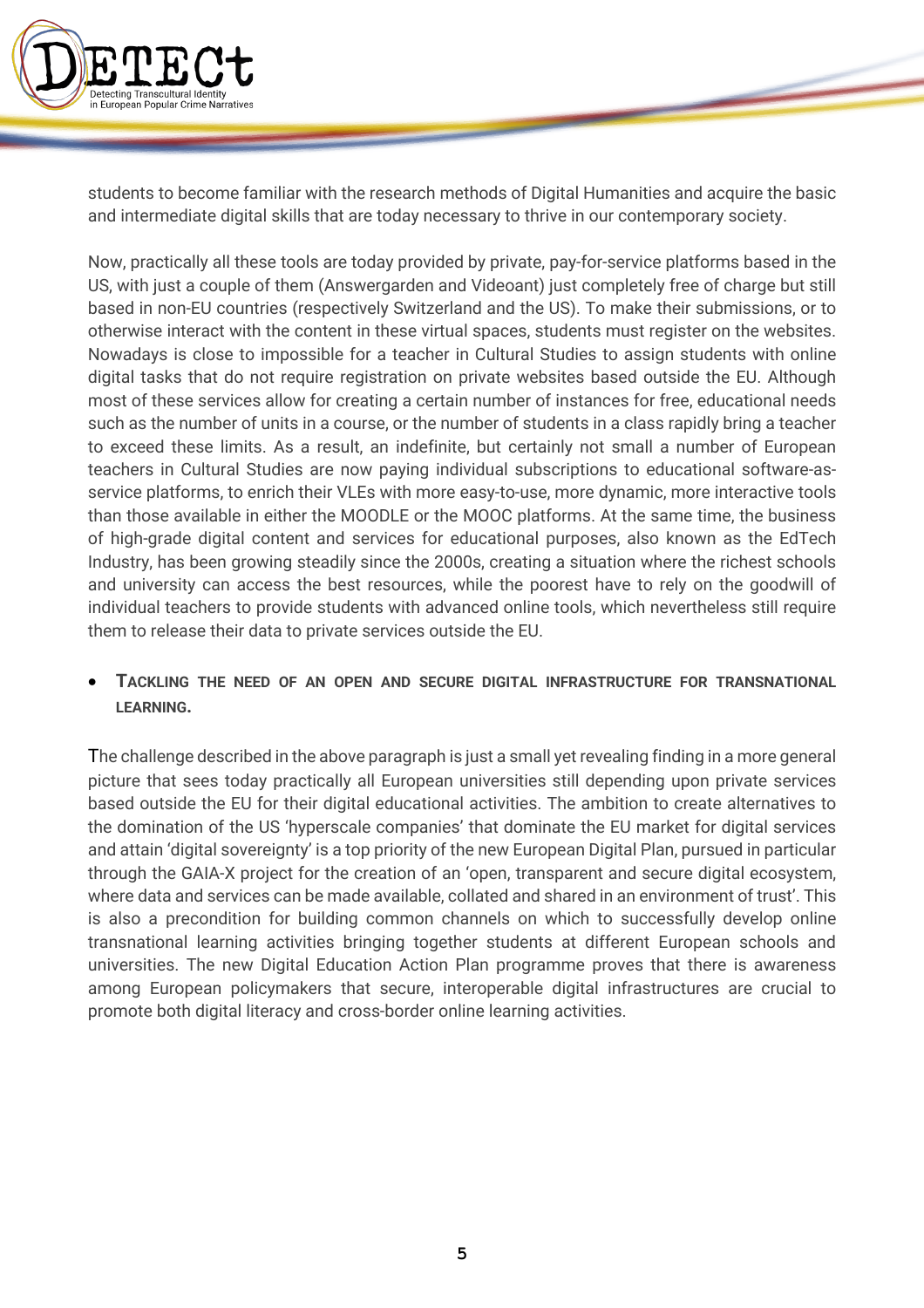

### **2.4 Transnationalizing Cultural Studies in the Digital Era**

• **APPLYING CONNECTIVE TECHNOLOGIES TO THE TRANSNATIONALIZATION OF THE EUROPEAN HIGHER EDUCATION AREA**.

Cultural studies can give an important contribution to foster transcultural knowledge among European HE students. Transnational asynchronous/blended courses approaching the diversity of European culture through the study of contemporary narrative works help students better understand other European cultures and peoples in more complex ways, beyond simplistic stereotypes and the superficial appeal of 'banal cosmopolitanism'. Moreover, each of the numerous articulations of the field (gender, race and ethnicity, disability, queer studies) has inclusiveness embedded as a core value and can thus contribute to strengthen Europe's internal cohesion. The students' feedbacks to the DETECt MOOC has shown that Cultural studies have the potential to provide excellent subject matters for transnational digital learning, although not necessarily in the form of massive or open courses.

Recent research has repeatedly indicated many criticalities in the performance of MOOCs as agents of a new age of free education for all. Besides low completion rates and the socioeconomic conditions that affect the student's ability to profit from digital learning, scholars also mention linguistic barriers as a major issue. Since most MOOCs, including the DETECt MOOC, are made in English, there is also a concern about the persisting trend of English-language culture and research to increase its leading position throughout the world. Our experience during the pandemic suggests that there may be much more interesting options than massive asynchronous, remote applications of the MOOC concept for applying connective technologies to the transnationalization of European HE. All the different solutions for digital and distance learning we have experimented during this period (streamed or recorded lessons, synchro-modal sessions and e-learning MOODLE or MOOC courses) have proven empirically to us that no technological tool or service can replace the face-toface relation in the classroom, either physical or virtual, between the students and their teachers, since learners generally require human support and social contact to be able to successfully process the information and form a knowledge out of it. While the integration of digital tools, services and learning materials and the transnationalization of contemporary teaching practices are both crucial to educating the future generations of competent, cosmopolitan, and critically aware European citizens, this goal cannot be attained by simply putting digital objects online.

#### • **THE ROLE OF THE EUROPEAN UNIVERSITIES ALLIANCES**.

In any event, the future of the application of digital technologies to the transnationalization of the European Higher Education Area is closely linked to the developments of the recently launched European Universities Initiative. The European Universities Alliances formed under this action are the most adequate context where to design, organize and collaboratively deliver transnational learning activities at different linked locations, so as 'to bring together a new generation of creative Europeans able to cooperate across languages, borders and disciplines'.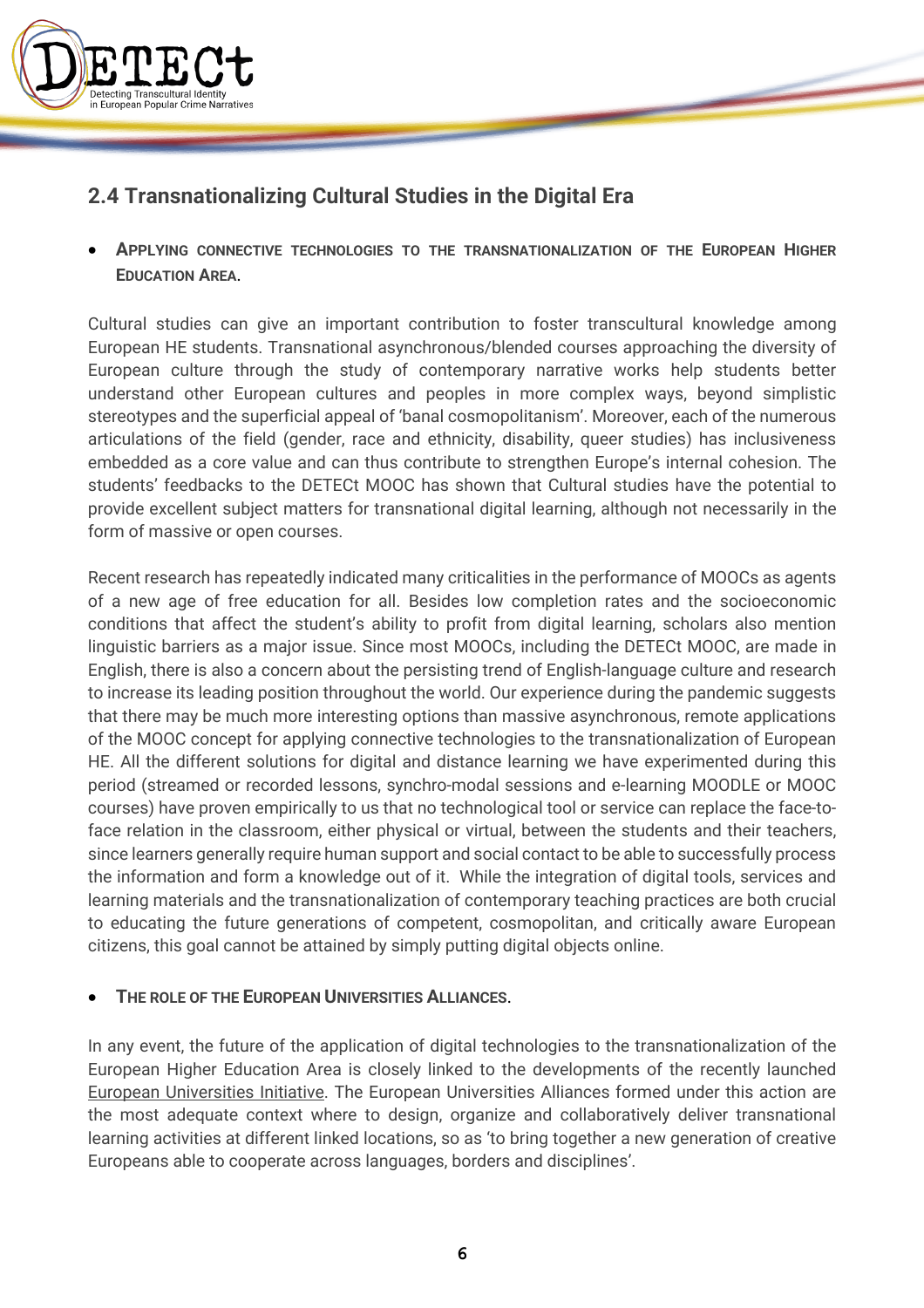

# **3. Policy implications and recommendations**

Based on the above evidence and analysis, the DETECt project suggests that the following actions are undertaken:

**PROMOTING THE TRANSFER OF RESEARCH KNOWLEDGE TO HIGHER EDUCATION STUDENTS IN THE HUMANITIES, AND SPECIFICALLY CULTURAL STUDIES**.

Research in Cultural Studies typically generates complex knowledge that stimulates reflection on social justice, diversity, inclusiveness, as well as intercultural and multi-ethnic coexistence. This puts these disciplines in a crucial position regarding the generation and dissemination of the cosmopolitan attitude that is needed to achieve a more resilient and cohesive society. At the same time, the transfer of research knowledge to higher education students is slowed down by the complications of multilingualism, and the need to translate results in different languages, which, in turn, is due to Cultural Studies' special relation to natural languages.

- i. **Horizon R&I projects in the SSH sector should be encouraged to build follow-up plans to pass on their research results to the next generations of creatives and cultural operators** in the different territories of the EU, through different types of educational projects.
- ii. They should be **encouraged to apply for funding under the Erasmus+ programme** and particularly under the Jean Monnet action. This action has traditionally mostly benefited Law and Political Science studies, but it could as well apply to projects in Cultural Studies. Calls should specifically address the need to not only produce Open Educational Resources, as the JM action already envisions, but also **foster research knowledge transfer in different languages**. This could help boost the impact of research in those fields that are best equipped to contribute to disseminate transcultural values among European citizens.

#### • **TRANSNATIONAL DIGITAL LIBRARIES OF EUROPEAN AUDIOVISUAL CONTENT FOR EDUCATIONAL USE**

More should be done to provide European students with greater opportunities to access audiovisual cultural products and heritage from across the continent. Digital technologies allow for easy transnational distribution of audiovisual content, but European students in Cultural Studies are still subject to national segregation as concerns their ability to access non-domestic audiovisual productions. Attempts to create open digital archives of European audiovisual heritage have been previously done in the context of various European projects, but they have regarded mostly historical heritage. To build something like the British platform BOB may prove impossible on the European scale, and the matter is complicated by any possible issue in terms of copyright law and technological infrastructure.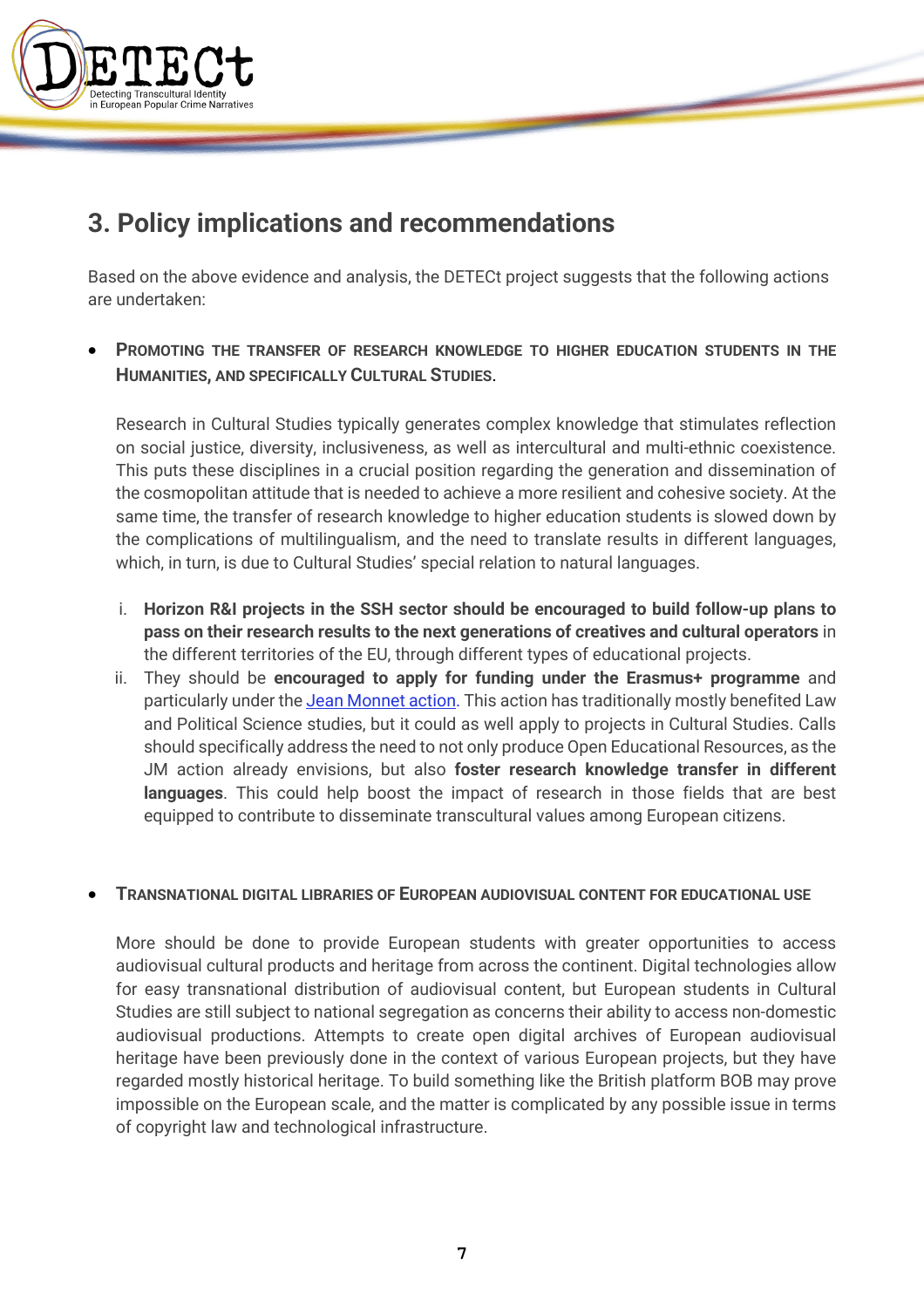

iii. To deal with such complexity, **a Horizon project should be funded having the specific aim, not so much to build, but rather to study possible solutions to create a transnational digital library of European audiovisual content for educational use.**

#### **SMART TOOLS FOR LEARNING EUROPEAN CULTURAL STUDIES**

Actions are needed to support innovation in learning methodologies across the European Higher Education Area. European students in Cultural Studies should be made able to familiarize with the research methods of Digital Humanities through the regular adoption, in their learning practice, of different types of 'smart tools' for online knowledge mapping, analysis and transformation, within a secure environment and without being compelled to release their data to foreign companies.

iv. Since unfortunately practically all these now ubiquitous online tools are provided by for profit companies based outside the EU, to pursue the principle of *digital sovereignty* stated as one of the European Commission priorities for 2019-24, **projects should be encouraged to develop open 'smart toolkits' for educational use** within and beyond Digital Humanitiesdriven Cultural Studies.

#### • **AN OPEN AND SECURE DIGITAL ECOSYSTEM FOR TRANSNATIONAL LEARNING**

Linked with the above, it is urgent to provide the Higher Education Education Area with an 'open, transparent and secure digital ecosystem, where data and services can be made available, collated and shared in an environment of trust', such as is currently being under development in the frame of the **GAIA X** project.

v. While the new Digital Education Action Plan programme has included the development of 'a high-performing digital education ecosystem' as one of its two top priorities, we believe that this objective should be more precisely understood in terms of the development of a virtual environment 'where data and services can be made available, collated and shared in an environment of trust', as stated in the GAIA X mission. **Secure, interoperable digital infrastructures are crucial both to promote digital literacy and to deliver cross-border online learning activities,** such as described below.

### • **APPLYING CONNECTIVE TECHNOLOGIES TO THE TRANSNATIONALIZATION OF EUROPEAN HIGHER EDUCATION**

The potential of connective technologies for the transnationalization of the European Higher Education Area is far from having been fully deployed. While MOOCs are experiencing a decline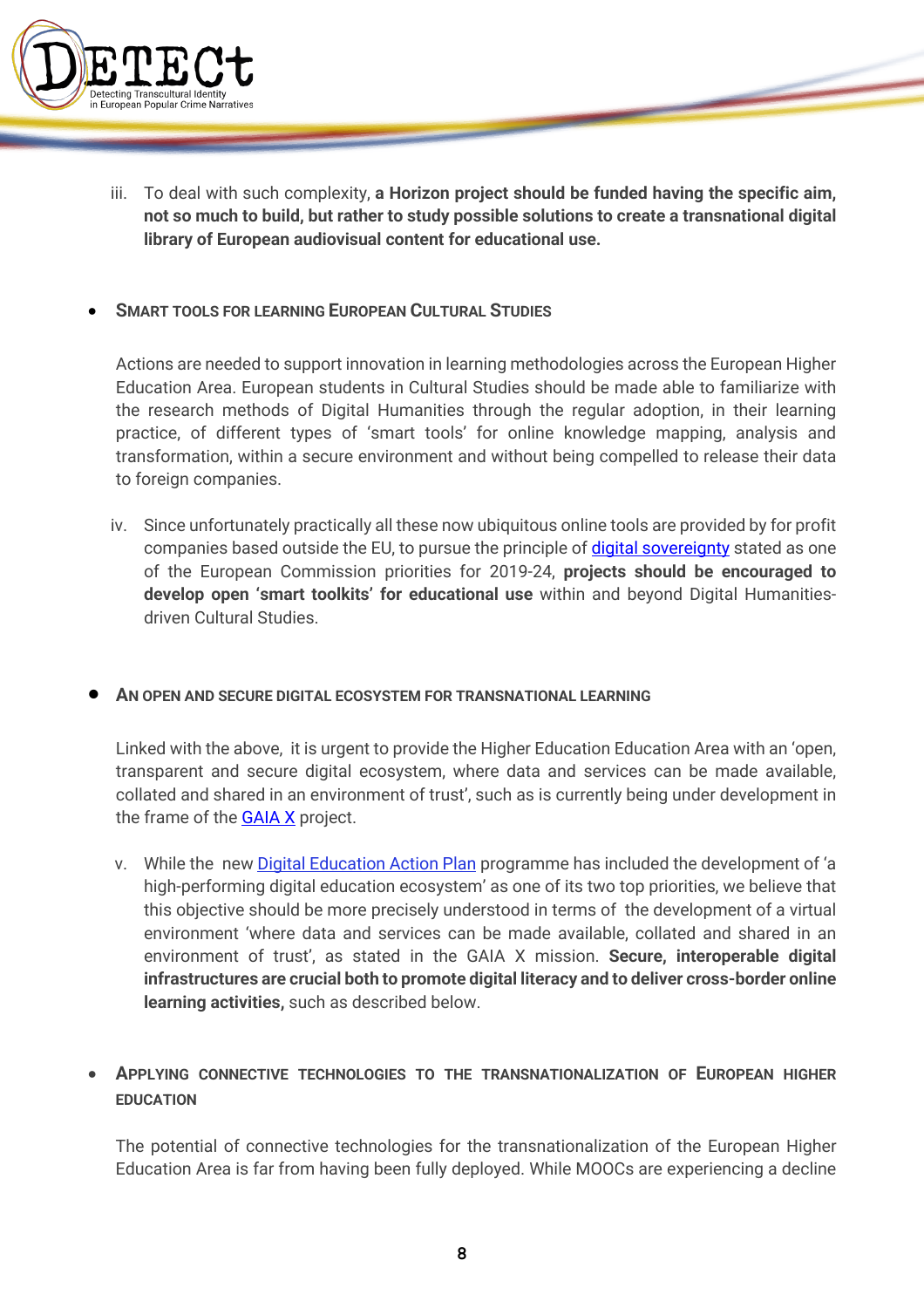

in their reputation as effective pedagogical tools, other more interesting perspectives on the gains of applying digital and distance learning technologies for the delivery of transnational learning activities have clearly emerged during the pandemic. Our experience has shown that the best way to introduce students in Cultural Studies to digital learning is not through asynchronous delivery models such as applied in MOOCs but through forms of blended or 'mixed' learning. This is even more important in transnational learning environments when the shared resources and tools are mostly in English and therefore need specific cultural adaptation to learning in other languages through the teacher's human mediation. **European HE institutions should be encouraged to envisage innovative ways to apply connective technologies to the creation of 'blended' transnational learning communities, that is, communities that exist both on- and offline**, both transnationally and locally, both on virtual platforms, where to share data, communicate and organize online streaming sessions, and in the physical classroom. Recommendations viii-xi offer a few suggestions about how this could be achieved in the context of the European Universities Alliances. More in general, MOOCs could be usefully reoriented from their supposedly universal (but English-speaking) audience to more specific categories of students by:

#### vi. **promoting the creation of MOOCs in languages other than English**; and

vii. **using MOOCs in the context of the Erasmus+ programmes.** Asynchronous courses specifically addressed to incoming Erasmus students could be offered by hosting institutions to provide them with notions related to the cultural history of the city, region, and country that are to host them during their stay. Other technologies, such as the GPS technology tested for the **DETECt app**, could also be used to help either foreign or from-outof-town students to familiarize with the cultures of their hosting cities. Similar initiatives could be pursued in cooperation with other local cultural and touristic institutions, such as museums or film archives, but also in connection with the Erasmus+ Virtual Exchange project, thus creating synergies that could help local cultural heritage to be known by young citizens from abroad.

#### • **THE ROLE OF THE EUROPEAN UNIVERSITIES ALLIANCES**

MOOCs and other Virtual Learning Environments can have important areas of application in the context of the European Universities Alliances. Projects to introduce MOOCs to provide Master students at partner universities with joint microcredentials are already being implemented at different universities, for example within the UNA Europa alliance. From our research experience, we suggest that other options to apply digital and distance learning technologies could and should be explored to build collaborative projects within the different EUA networks.

viii. EUA networks should commit to promoting **twinning projects** between courses at different institutions. eTwinning is the name given to an Erasmus+ action started in 2005 to encourage European primary and secondary schools to collaborate through Information and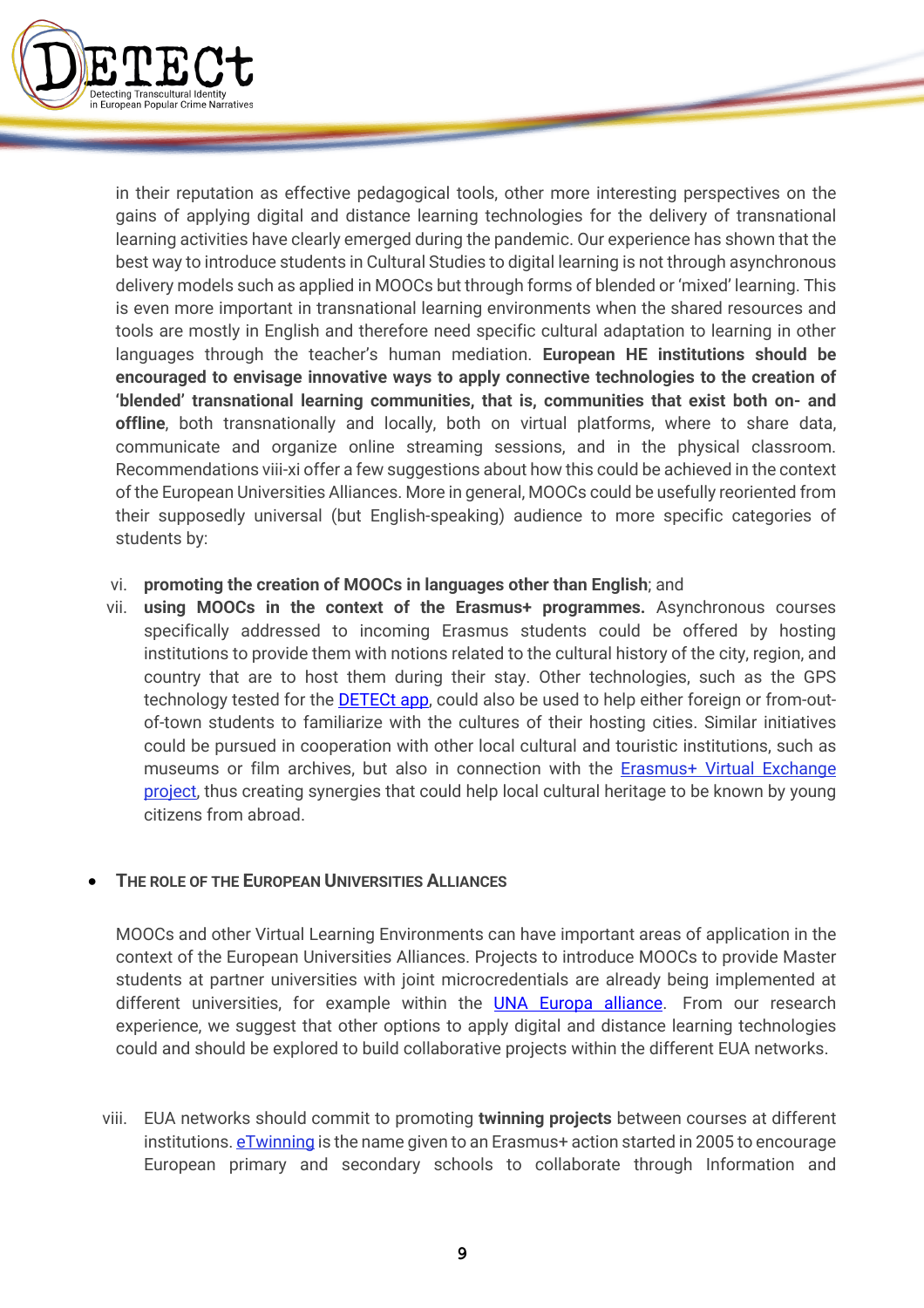

Communication Technologies. Since its inception, eTwinning has generated 129.540 projects in 225.562 schools around Europe. Similar **twinning initiatives should be encouraged also at the HE level through calls that could be launched within the EUAs or under other Erasmus+ actions** to promote virtual exchange between classes in Cultural Studies, and beyond. In this context,

- ix. **VLEs such as MOODLE could be used in cooperation by teachers and students at different institutions,** to structure shared repositories of digital learning materials and exercises about the topics in their twinned courses. Given the peculiarities of each educational context, the best results will be achieved by adopting this material in **twinned blended courses or seminars** at each institution, so that each class has its own professor delivering their course based on their specific approach to the shared topics and learning materials.
- x. Connective technologies such as videoconference applications or online forums could be used to create **opportunities for both synchronous and asynchronous communication between students** of the twinned courses. In addition, twinned courses could include a cycle of synchronous sessions to host teachers' lectures and students' presentations. Smart tools for online collaboration could be used to create stimulating assignments to twinned classes.
- xi. It must be acknowledged that building a project on similar lines is extremely challenging in the HE context. The apparently simple task to coordinate timetables for synchronous seminars is made difficult, and sometimes impossible, not only by the different timing of the academic year and degree programmes in the various countries, but more crucially by the short duration of most courses in the European Higher Education Area, especially following the Bologna Process and the introduction of the 3+2 system. To really foster transnationalization in this area, **special projects should be put in place across at least two semesters, keeping in due consideration the extra effort required from teachers to coordinate learning materials and syllabi.**